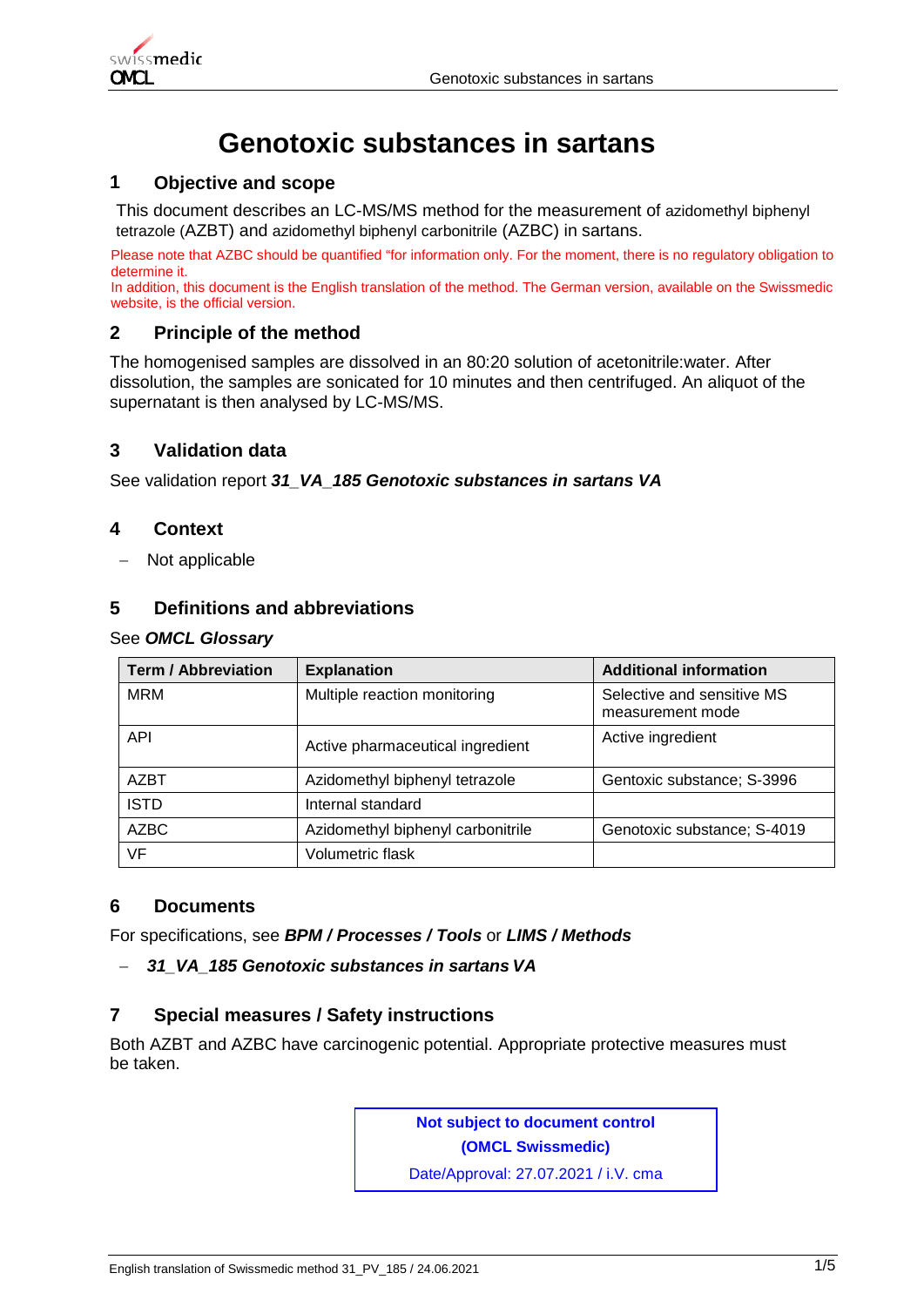

# **8 Reference and control substances, equipment, materials, reagents and solutions**

# **8.1 Reference substances**

| <b>Name</b>                                      | Content /<br><b>Purity</b> | <b>S-Nr. LIMS</b> | Manuf./Supplier / Art. No.<br>(or equivalent)       |
|--------------------------------------------------|----------------------------|-------------------|-----------------------------------------------------|
| Azidomethyl biphenyl tetrazole                   | 98.7%                      | S-3996            | <b>Toronto Research Chemicals</b>                   |
| Azidomethyl biphenyl carbonitrile                | 99.1%                      | S-4019            | Chinoin Pharmaceutical and<br><b>Chemical Works</b> |
| Azidomethyl biphenyl tetrazole - d4<br>(Na salt) | 96.1%                      | S-4130            | <b>TLC Pharmaceutical Stan-</b><br>dards Ltd.       |
| AZBT-Stock solution 31 PV 179                    | n/a                        | S-4048            | n/a                                                 |

### **8.2 Control substances**

Not applicable

### **8.3 Equipment and materials**

| Name                  | <b>LIMS protocol logging</b> |  |
|-----------------------|------------------------------|--|
|                       | E: Logging for results       |  |
|                       | S: Logging for substances    |  |
| LC-MS/MS (e.g. 0524A) |                              |  |

#### **8.4 Reagents**

| <b>Name</b>   | LIMS No. | Manuf./Supplier / Art. No. (or equivalent) |  |
|---------------|----------|--------------------------------------------|--|
| Acetonitrile  | S-2058   | AppliChem GmbH / Axon Lab AG / 221881.1611 |  |
| Methanol      | S-1712   | AppliChem GmbH / Axon Lab AG / 221091.1612 |  |
| Formic acid   | S-2031   | Merck / Merck / 253                        |  |
| Milli-Q water | S-2206   | OMCL                                       |  |

# **8.5 Solutions**

| <b>Solution name</b> | Preparation                                                                                                   |
|----------------------|---------------------------------------------------------------------------------------------------------------|
| $AZBT$ stock $-1$    | Transfer approx. 5 mg AZBT to a 20 mL vol. flask; dilute to vol. with methanol                                |
| $AZBT$ stock $-2$    | Transfer 1 mL AZBT Stock – 1 to a 10 mL vol. flask; dilute to vol. with methanol                              |
| $AZBT$ stock $-3$    | [Transfer 1 mL AZBT Stock – 2 to a 10 mL vol. flask; dilute to vol. with methanol                             |
| $AZBT$ stock $-4$    | [Transfer 1 mL AZBT Stock – 3 to a 10 mL vol. flask; dilute to vol. with methanol                             |
| $AZBC stock - 1$     | Transfer approx. 5 mg AZBC to a 20 mL vol. flask; dilute to vol. with methanol                                |
| $AZBC$ stock $-2$    | Transfer 1 mL AZBC Stock – 1 to a 10 mL vol. flask; dilute to vol. with methanol                              |
| $AZBC$ stock $-3$    | Transfer 1 mL AZBC Stock – 2 to a 10 mL vol. flask; dilute to vol. with methanol                              |
| $AZBC$ stock $-4$    | Transfer 1 mL AZBC Stock - 3 to a 10 mL vol. flask; dilute to vol. with methanol                              |
|                      | AZBT-d4 ISTD stock solution Transfer approx. 5 mg of AZBC to a 50 mL vol. flask; dilute to vol. with methanol |
| Diluent 1            | 1000 mL acetonitrile: water 80:20 + 0.5 mL AZBT-d4 ISTD stock solution                                        |
| Diluent 2            | Acetonitrile: water 80:20                                                                                     |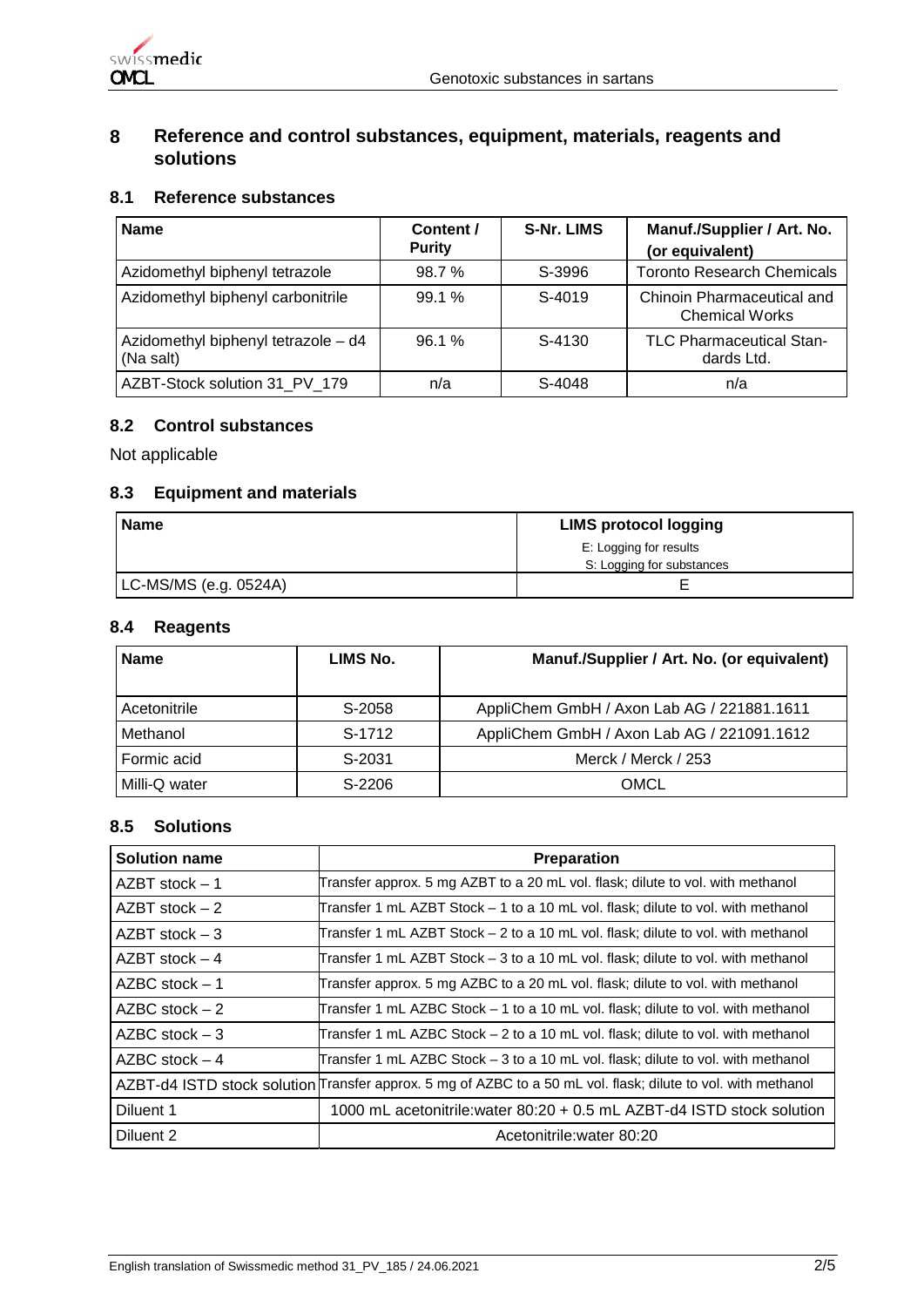

Prepare the AZBT stock – 3 and AZBC stock – 3 solutions in duplicate in order to rule out weighing or dilution errors. Prior to processing, spike 3 blank solutions with 500 µL of each stock – 3 solution (5 ppm). The mean response measured for each spiked blank solution must not deviate by more than 5%. The solutions may be used for the analysis only if they meet this criterion.

# **9 Procedure**

Prepare a mixed sample by grinding approximately 5 to 10 tablets. Weigh out a quantity corresponding to 250 mg of active ingredient. The maximum quantity of medicinal product to be used is 1500 mg. If necessary, the initial weight (250 mg) may be reduced without affecting the validity of the analytical procedure (minimum 30 mg).

Take up the sample with 10 mL of diluent 1, vortex briefly and then sonicate for 10 min in an ultrasonic bath. Centrifuge the sample for 10 min at 10000 *g* and a temperature of 20 °C. Transfer 100 µL of the supernatant to a vial. Add 900 µL of diluent 2 and analyse by LC-MS/MS using an injection volume of 5 µL.

Generate an external calibration curve including at least 3 points. Where possible, the curve should contain calibration points with 10%, 100% and 200% of the corresponding limit value. The calibration points may be adjusted if necessary. The lowest calibration point must not be below the corresponding LOQ.

Prepare each sample in duplicate. Spike one of these preparations with 50% of the limit value of the corresponding sartan.

If requested by the market surveillance for example, the analysis can be performed in triplicate for samples with a content of ≥ 80% of the authorised limit. A fourth analysis may also be carried out to determine the recovery in a sample spiked with approximately 50% of the value obtained in the first analysis. If the samples show higher concentrations, the calibration curve can be extended accordingly or the sample weight can be reduced.

Inject a blank after each sample. After 20 measurements and at the end of the injection sequence, verify the calibration by injecting the standard with the target concentration. Inject a blank before and after this standard.

If unexpected peaks interfere with the analysis of a sample, the test procedure can be modified in order to enhance the chromatographic separation or define a more appropriate extraction procedure to exclude interfering substances from the analysis. In this case, the modified analytical procedure must be validated in situ.

| Column                  | InfinityLab Poroshell 120 PFP, 3.0 x 100 mm, 2.7 µm          |    |    |
|-------------------------|--------------------------------------------------------------|----|----|
| Mobile Phase A          | Milli-Q water with 0.1% formic acid                          |    |    |
| Mobile Phase B          | Acetonitrile: Milli-Q water 95:5 (V/V) with 0.1% formic acid |    |    |
| Autosampler temperature | 15 °C                                                        |    |    |
| Solution temperature    | 40 °C                                                        |    |    |
| Injection volume        | $5 \mu L$                                                    |    |    |
| Flow rate               | $0.4$ mL/min                                                 |    |    |
| Gradient                | RT/ min                                                      | %A | %B |
|                         | $\Omega$                                                     | 60 | 40 |
|                         | 0.1                                                          | 60 | 40 |

#### **LC system**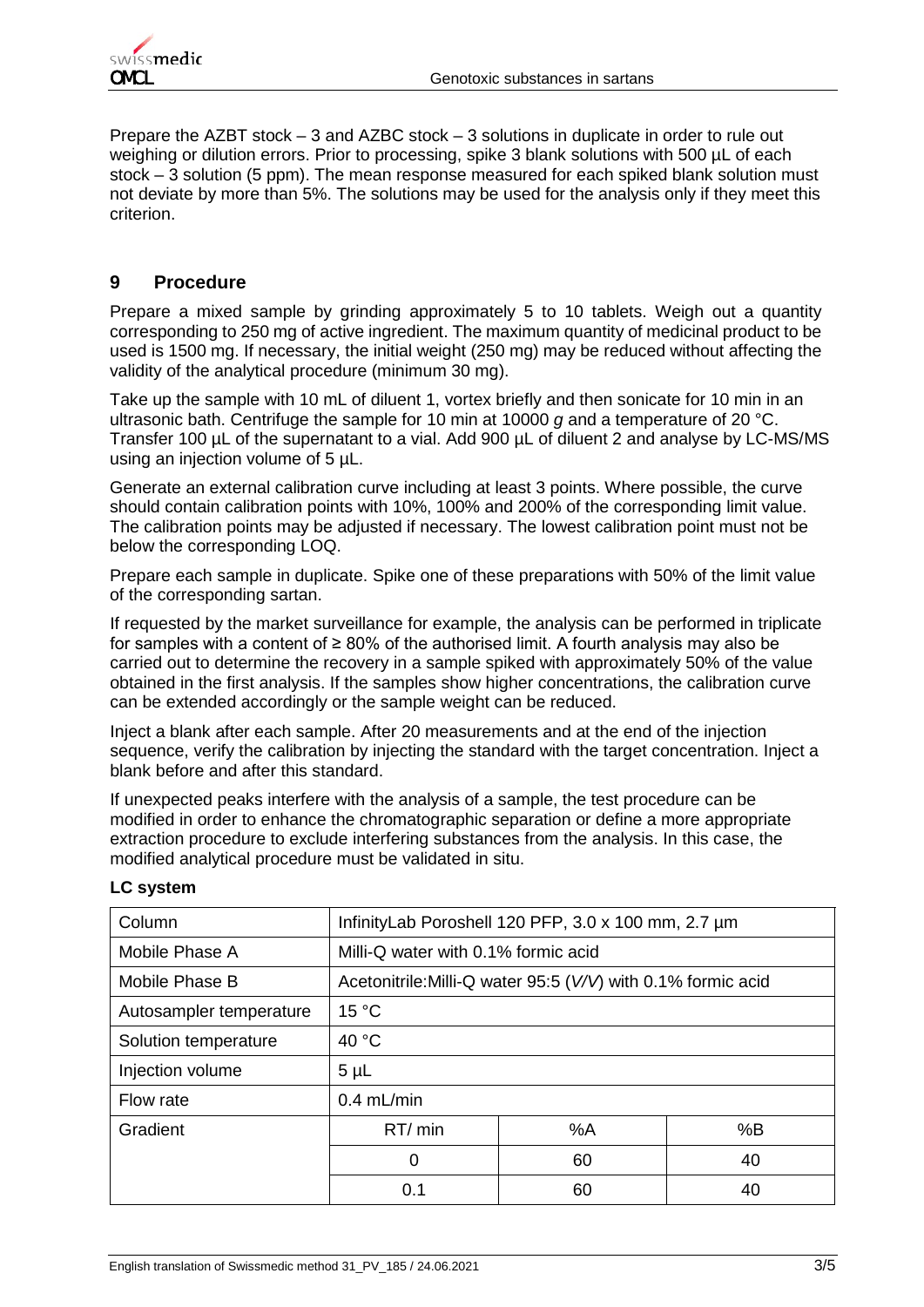|                         | 5.5                    | 60 | 40  |
|-------------------------|------------------------|----|-----|
|                         | 12                     |    | 100 |
|                         | 14                     | U  | 100 |
|                         | 14.01                  | 60 | 40  |
|                         | 18.00                  | 60 | 40  |
| UV Detection (optional) | 220 nm, 4 nm bandwidth |    |     |

# **MS settings**

| Source                              | ESI / positive |
|-------------------------------------|----------------|
| Scan type                           | MRM            |
| MRM detection window                | Unscheduled    |
| Curtain gas (CUR)                   | 30             |
| Collision gas (CAD)                 | Medium         |
| Temperature (TEM)                   | 500            |
| Ion source gas 1 (GS1)              | 40             |
| Ion source gas 2 (GS2)              | 50             |
| Ion spray voltage [IS]              | 5500           |
| Declustering potential (DP)         | 61             |
| Entrance potential (EP)             | 10             |
| Collision cell exit potential (CXP) | 12             |

# MRM transitions

| ID          | Q1      | Q3      | <b>CE</b> | <b>Dwell Time [msec]</b> |
|-------------|---------|---------|-----------|--------------------------|
| $AZBT - 1$  | 277.986 | 234.90  | 11        | 50                       |
| $AZBT - 2$  | 277.986 | 207.0   | 19        | 50                       |
| $AZBT-d4-1$ | 282.023 | 239.083 | 11        | 25                       |
| $AZBT-d4-2$ | 282.023 | 211.023 | 19        | 25                       |
| $AZBC - 1$  | 207.000 | 151.000 | 46        | 50                       |
| $AZBC - 2$  | 192.000 | 165.000 | 30        | 50                       |

# Diverter valve

| RT  | <b>Diverter Valve</b> |
|-----|-----------------------|
| 0.1 | Waste                 |
| 4.4 | ΜS                    |
| 5.8 | Waste                 |
| 8.4 | МS                    |
| 9.6 | Waste                 |